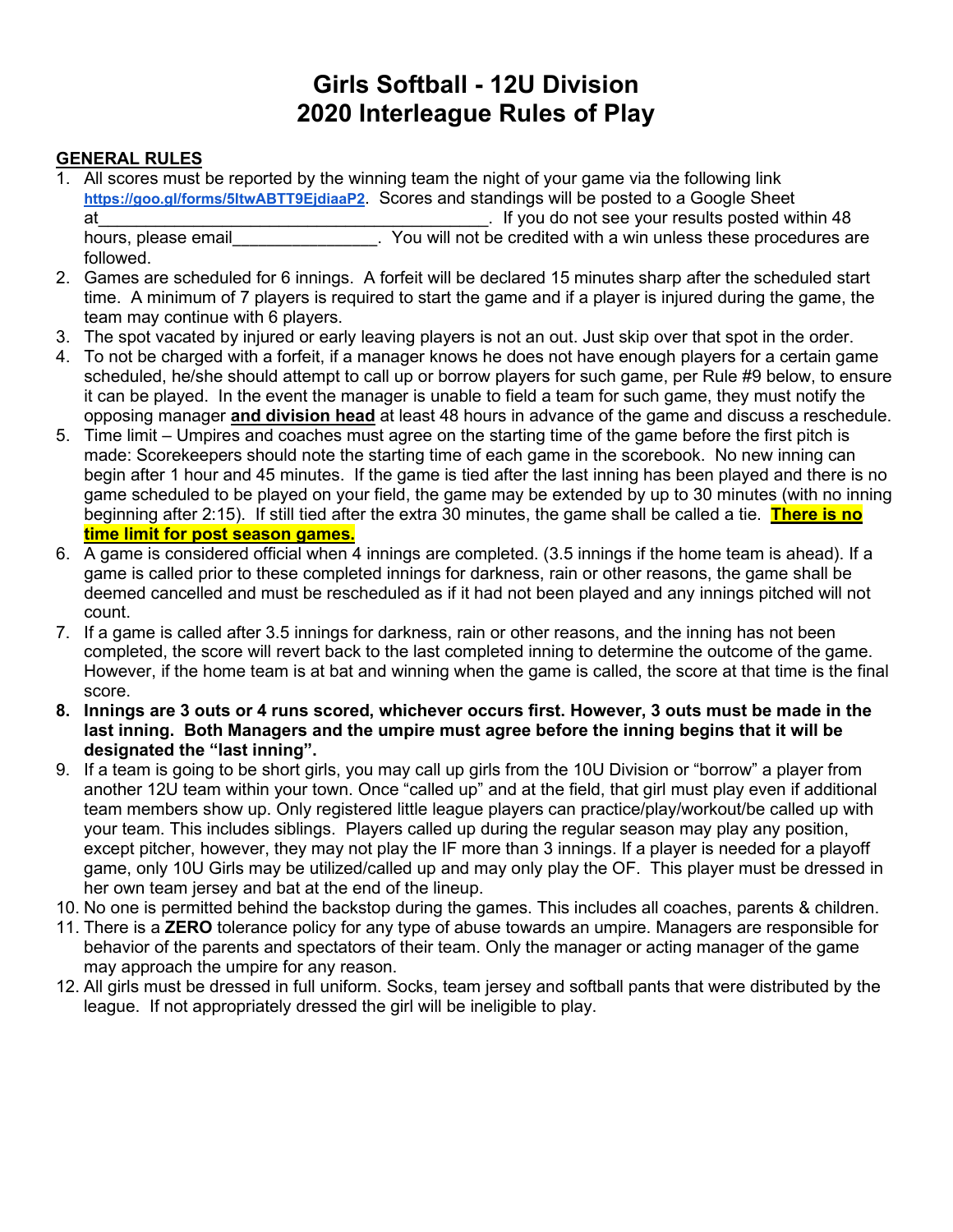# **PITCHING:**

- 1. Regulation 12" leather core .47 softballs will be used.
- 2. Pitcher's mound distance will be 40 feet.
- 3. Pitcher must start with two feet in contact with pitcher's plate. No step backward from the pitcher's plate is permitted. If it is not a flagrant violation that is providing the pitcher with an unfair advantage, please be patient and allow the opposing manager and umpire to provide proper instruction.
- 4. If the pitcher throws **1 pitch it will constitutes an inning**.
- 5. **Each pitcher may pitch a maximum of 3 innings per game.** In the event the game goes into extra innings, a pitcher who has already pitched 3 innings may reenter and pitch a maximum of 2 additional innings.
- 6. A pitcher will be removed as a pitcher from the game if she hits **3** batters in an inning or **4** in a game. To count as a hit by pitch the batter must make an attempt to avoid the pitch – this will be in the umpire's discretion.
- 7. Each pitcher may only reenter the game one time and not in the same inning. Should the game go into extra innings, a pitcher who has already reentered once, may do so one more time.
- 8. Once the pitcher approaches the pitcher's plate, all dugouts must be quiet until the umpire has called the pitch. No negative chanting is allowed.
- 9. No intentional walks
- 10. Two trips to the mound per inning are permitted.  $2<sup>nd</sup>$  trip, pitcher must be replaced.

### **FIELDING:**

- 1. 10 Players in the field
- 2. Outfielders must play 4 across, no short center. Outfielders must be standing on the outfield grass.
- 3. A team **must** field at least 7 players. If one of the 7 players get injured, the team still can play with 6 fielders.
- 4. No player may sit out 2 consecutive innings. They must play in the field at a minimum every other inning.

#### **BATTING:**

- 1. Universal batting will be in effect throughout the entire season.
- 2. Dropped  $3<sub>a</sub>$  strike rule is in effect.
- 3. Infield fly rule will be called at the discretion of the umpire.
- 4. Base runners may tag up on fly ball outs and advance to any base.
- 5. Bunting is allowed.

#### **BASE RUNNING:**

- 1. Bases will be set at 60 feet.
- 2. Runners may not lead but may steal when the ball is released by the pitcher.
- 3. 1 Warning per team to be granted by the umpire for a runner leaving to early.
- 4. On a hit that causes a play at first base, the runner must touch the orange safety base. Failure to do so will result in the runner being called out. Exception to this is if the batter-runner uses the white base to avoid contact with fielder potentially using foul territory to make a play.
- 5. Each team may steal second base three times per inning and unlimited to third base. Base stealer may advance to the next base on an overthrow at their own discretion. See exception via Rule 7 and 8 below.
- 6. Stealing of home is permitted twice per inning, however, the 4th run of each inning (except the last inning) may not be obtained via a steal of home.
- 7. Once a two steal max of home has been met in an inning, a runner on 3rd Base may only advance home on a batted ball or via a bases loaded walk or HBP. A runner stealing 3B may not advance home on any overthrow to 3B if the two steal max of home has already been met that inning.
- 8. If the catcher has control of the ball after it is pitched, and faces the base runner, the base runner **must** either attempt to advance using a steal or return to the base to eliminate "dancing" and slowing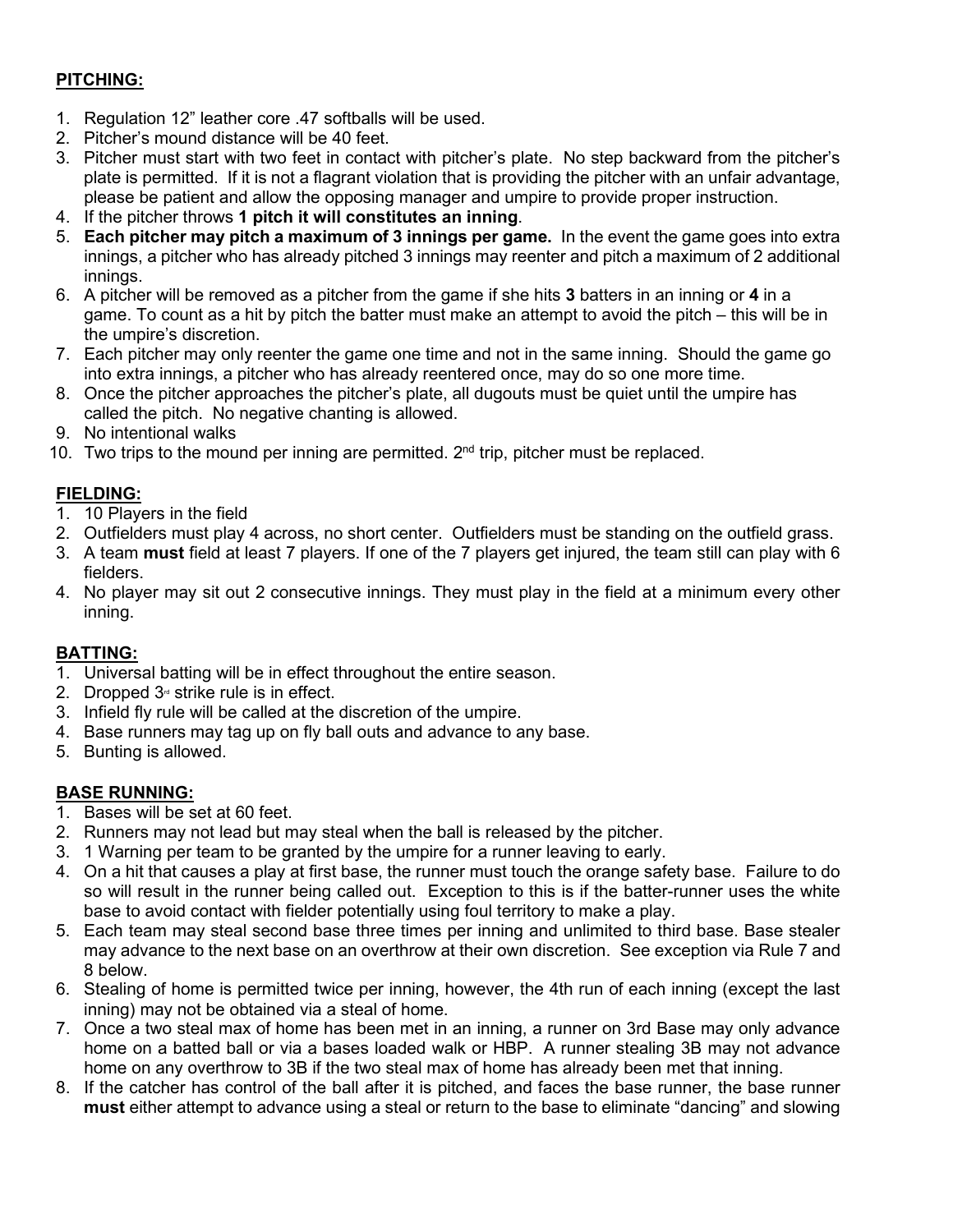the game down. If the catcher puts the ball in play (i.e, a throw back to anybody but the pitcher) all runners can advance at their own risk (except a runner on third if two steals of home have already been made, or 3 runs scored).

- 9. Double steals (two different players stealing a base on the same play) is permitted.
- 10. Delayed steals are permitted on a throw back to the pitcher
- 11. If there is an incorrect violation of a base running rule, the play is dead. i.e., a runner on first stealing 2nd for the 4th time in an inning cannot be tagged out and will be sent back to 1B.
- 12. During a play that is initiated by a hit, time is out when a player with the ball in the pitchers' circle calls time and time is granted by the umpire.
- 13. A runner more than half way to the next base when time is called will be awarded that base. A runner less than half way will return to the previous base. This will be solely at the discretion of the umpire.
- 14. The ball is live on the throw back from the catcher to the pitcher.
- 15. If there is a play at home (in the umpire's judgment), the runner must slide or surrender. If the runner does not do so, she will be out. At other bases it will be at the umpire's discretion to call runner's interference if the runner does not slide and makes contact with the fielder.
- 16. There is no head first sliding except when a catcher is attempting a pick off and it is a dive back to a base.
- 17. **There are no stealing bases when a team is up by 8 runs or more. Base runners can only advance on batted balls or via a walk, HBP, or Dropped 3rd Strike, in such a situation**.
- 18. On a walk there is no continuation, the runner must stop at first base.

## **SPEED UP RULE**

1. If the opposing team's catcher and/or pitcher is on base after two outs or three runs have been recorded that player shall be (catcher)/can be (pitcher) replaced with a courtesy runner. The courtesy runner will be the last batter out. (The catcher will then re-apply her equipment & be prepared to play as soon as the third out is recorded).

#### **MERCY RULE:**

1. The 12 run mercy rule will be in effect after 4 innings,  $3\frac{1}{2}$  if the home team is ahead and 10 runs after 5 innings, 4  $\frac{1}{2}$  if the home team is ahead.

#### **MANAGERS/COACHES' PREPARATION**

- 1. Managers and coaches must be at the field at least 15 minutes before starting times. Advise your team that you expect them to arrive 15 minutes prior to all start times. We must start the games on time.
- 2. Managers are responsible to make sure there is ice and a team first aid kit at the field for every game or practice.
- **3. EACH HOME TEAM MUST SUPPLY 2 LEATHER CORE .47 12" GAME BALLS**
- 4. Only Managers and coaches may coach 1st or 3rd base. Parent may do so in the event a coach or manager is not present at a game.
- 5. Players may not wear any jewelry unless it is a medical alert bracelet. Taping or covering of jewelry is prohibited.
- 6. Once a game is officially rained out, it is the home team's responsibility to reach out to their league for available fields, dates and times. Within 48 hours after the rained out game, the home team shall share with the away team two options to make up the game. The visiting team then has 24 hours to respond and accept one of the dates. If no response, the division head will assign and schedule the makeup.
- 7. We have a tight timeline for playoffs. In fairness to all, we ask managers to adhere to the playoff round completion dates as best they can. We will allow for reasonable accommodations to extend a day or two if necessary. Long delays between playoff rounds will affect all remaining teams and rounds and will not be tolerated. It is the manager's responsibility to prepare themselves during the season to ensure there is a coach/parent who can run the team if the manager is not available, otherwise risk forfeiting the game if a reasonable amount of time cannot be met?